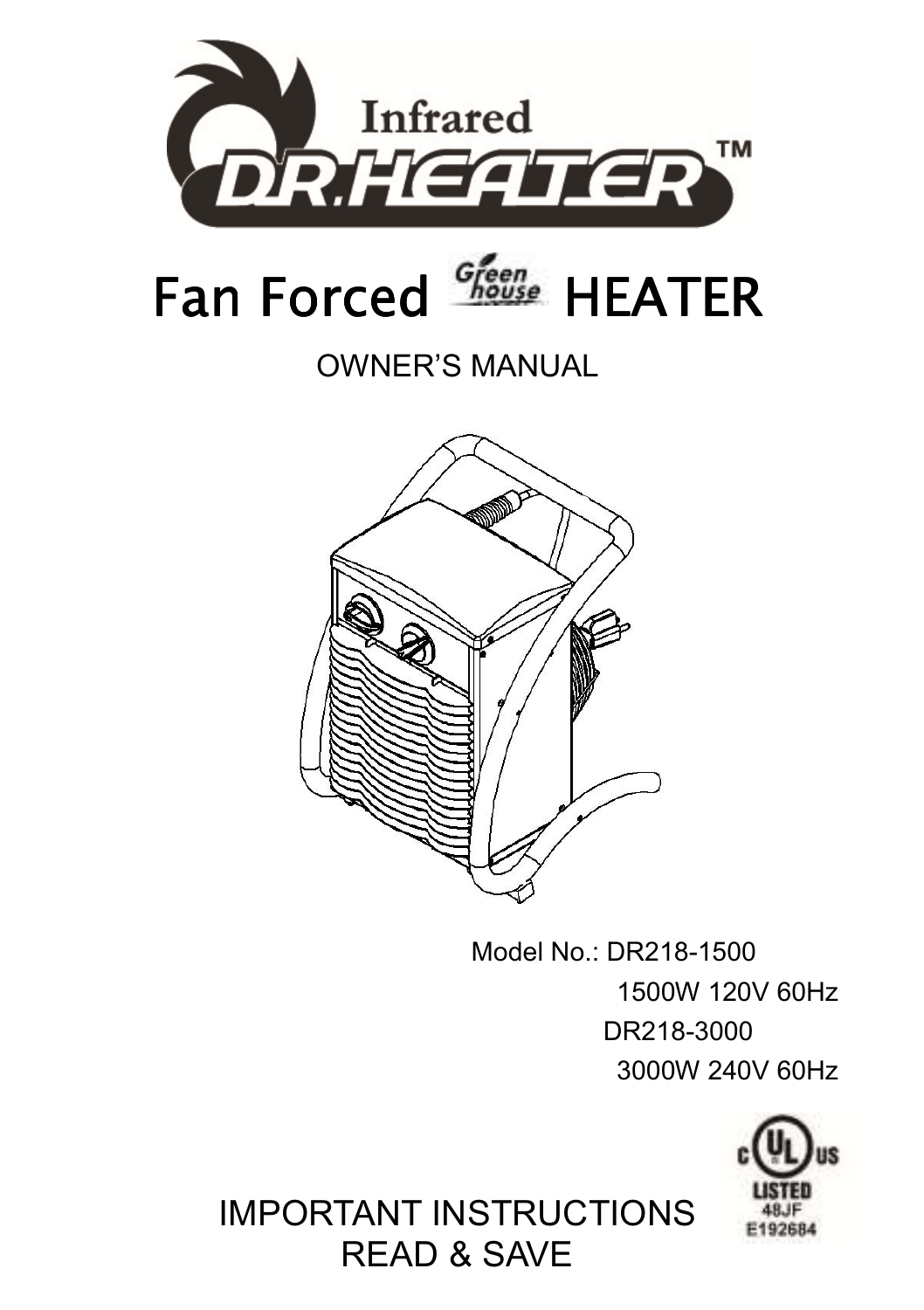# **TABLE OF CONTENTS**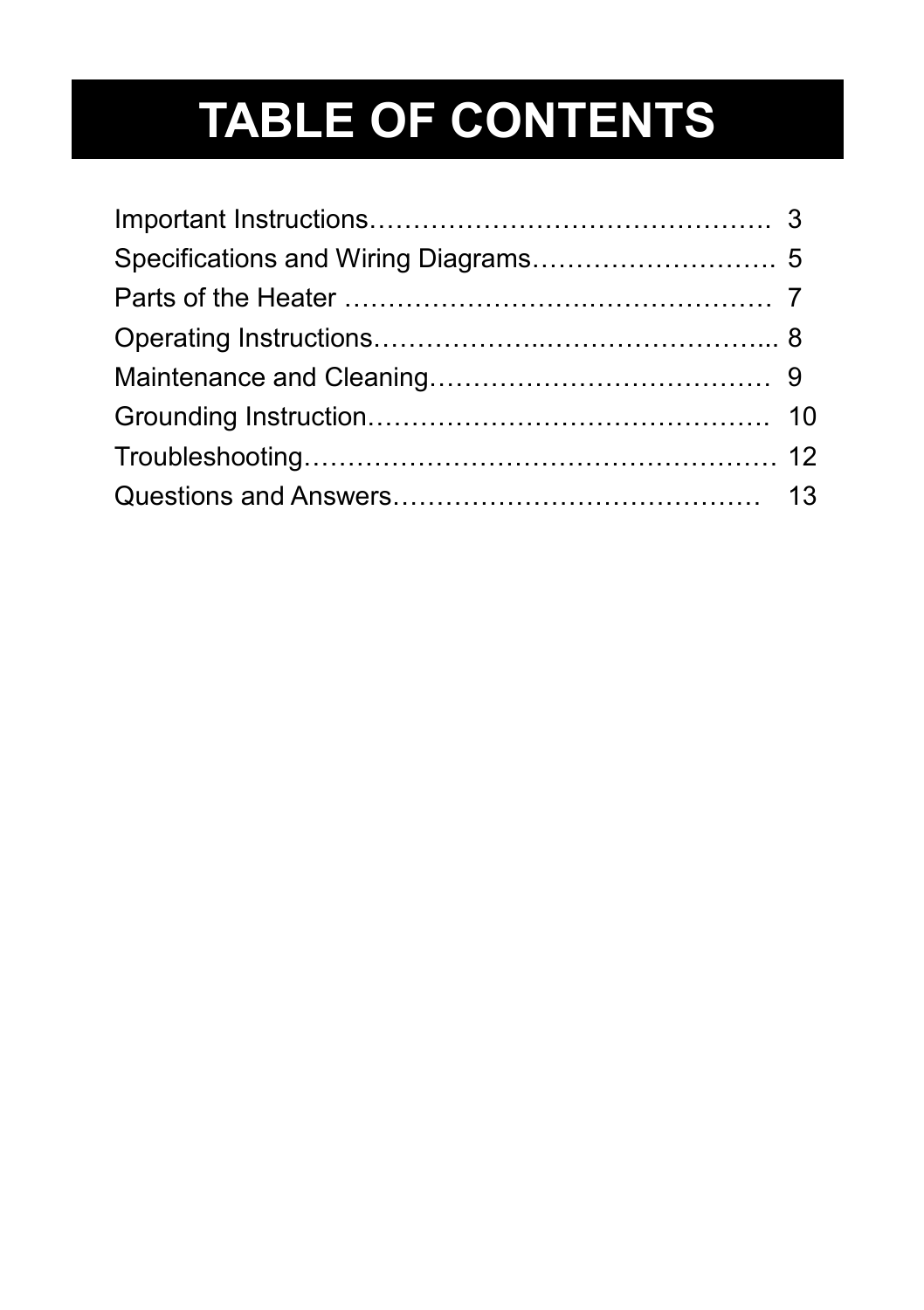# **IMPORTANT INSTRUCTIONS**

#### PLEASE READ ALL INSTRUCTIONS BEFORE USING THIS HEATER

**NOTE: There may be a trace of smoke or odor when the unit is first operated. Don't be alarmed. This indicates that a drop of oil fell on the heating coil during the manufacturing process. It will quickly evaporate and should not recur.** 

**Make sure that the room in which the appliance is located is well ventilated during this operation. It is normal for the appliance to emit small cracking sounds when you turn it on for the first time. Again, do not be alarmed.** 

WHEN USING ELECTRICAL APPLIANCES, BASIC PRECAUTIONS SHOULD ALWAYS BE FOLLOWED TO REDUCE THE RISK OF FIRE, ELECTRICAL SHOCK AND/OR INJURY TO PERSONS OR PROPERTY. THESE INCLUDE THE FOLLOWING:

- 1. Read all the instructions before using this heater.
- 2. This heater is hot when in use. To avoid burns, do not let bare skin touch hot surfaces. Use handles, if provided, when moving this heater. Keep combustible materials, such as furniture, pillows, bedding, papers, clothes, and curtains at least 3 feet (0.9 m) from the front of the heater and away from the sides and rear.
- 3. Extreme caution is necessary when any heater is used by or near children or the disabled, and whenever the unit is left operating and unattended.
- 4. Do not operate the heater with a damaged cord or plug, or after the heater malfunctions, has been dropped, or damaged in any manner. Return the heater to an authorized service facility for examination, electrical or mechanical adjustment, or repair.
- 5. Do not use outdoors.
- 6. This heater is not intended for use in bathrooms, laundry areas, or similar indoor locations. *Never* locate the heater where it may fall into a bathtub or other water container.
- 7. Do not run the cord under carpeting and do not cover the cord with throw rugs, runners, or the like. Do not route cord under furniture or appliances. Arrange the cord away from traffic areas to avoid a tripping hazard.
- 8. To disconnect the heater, turn controls to OFF, then remove the plug from the outlet.
- 9. Do not insert or allow foreign objects to enter any ventilation or exhaust opening as this may cause an electric shock, fire, or damage to the heater.
- 10. To prevent a possible fire, do not block air intake or exhaust openings in any manner. Do not use on soft surfaces, like a bed, where openings may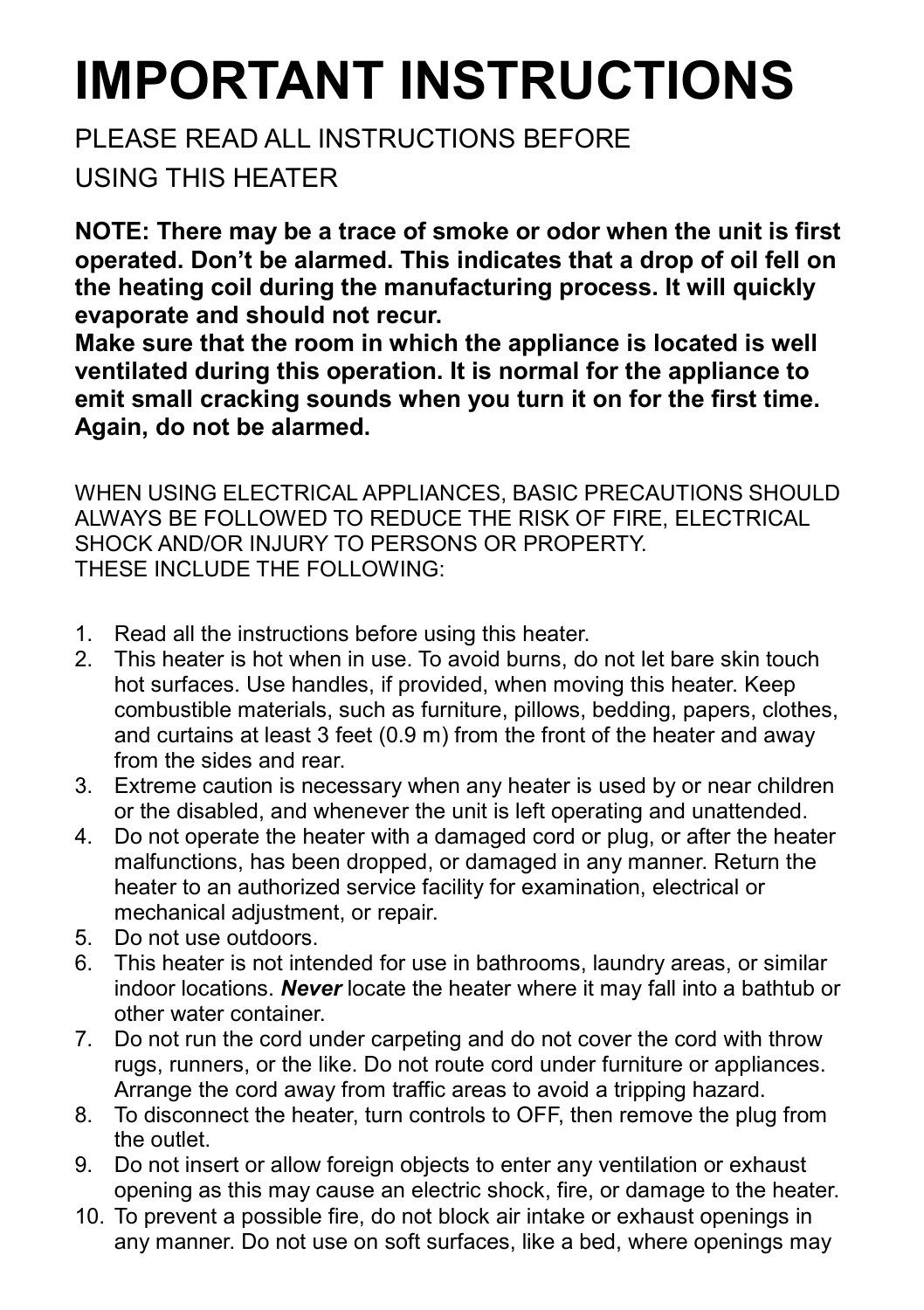become blocked. Use the heater on flat, dry surfaces only.

- 11. A heater has hot and arcing or sparking parts inside. Do not use the heater in areas where gasoline, paint or flammable liquids are used or stored.
- 12. Use this heater only as described in this manual. Any other use not recommended by the manufacturer may cause fire, electric shock, or injury to persons.
- 13. *Never* clean this heater while it is plugged in. Do not immerse in water. To disconnect, turn control to OFF, then remove the plug by grasping it and pulling it from the outlet. Never yank on the cord.
- 14. Always unplug the heater when it is not in use.
- 15. Always plug the unit directly into a wall outlet/receptacle. Never use with an extension cord or relocatable power tap (outlet/power strip).

**WARNING!** To reduce the risk of fire, electric shock, or personal injury, read all the instructions before using this heater.

**CAUTION** - **High temperatures!** Keep electrical cords, drapery, and other furnishings at least 3 feet (0.9 m) from the front of the heater and away from the sides and rear.

### SAVE THESE INSTRUCTIONS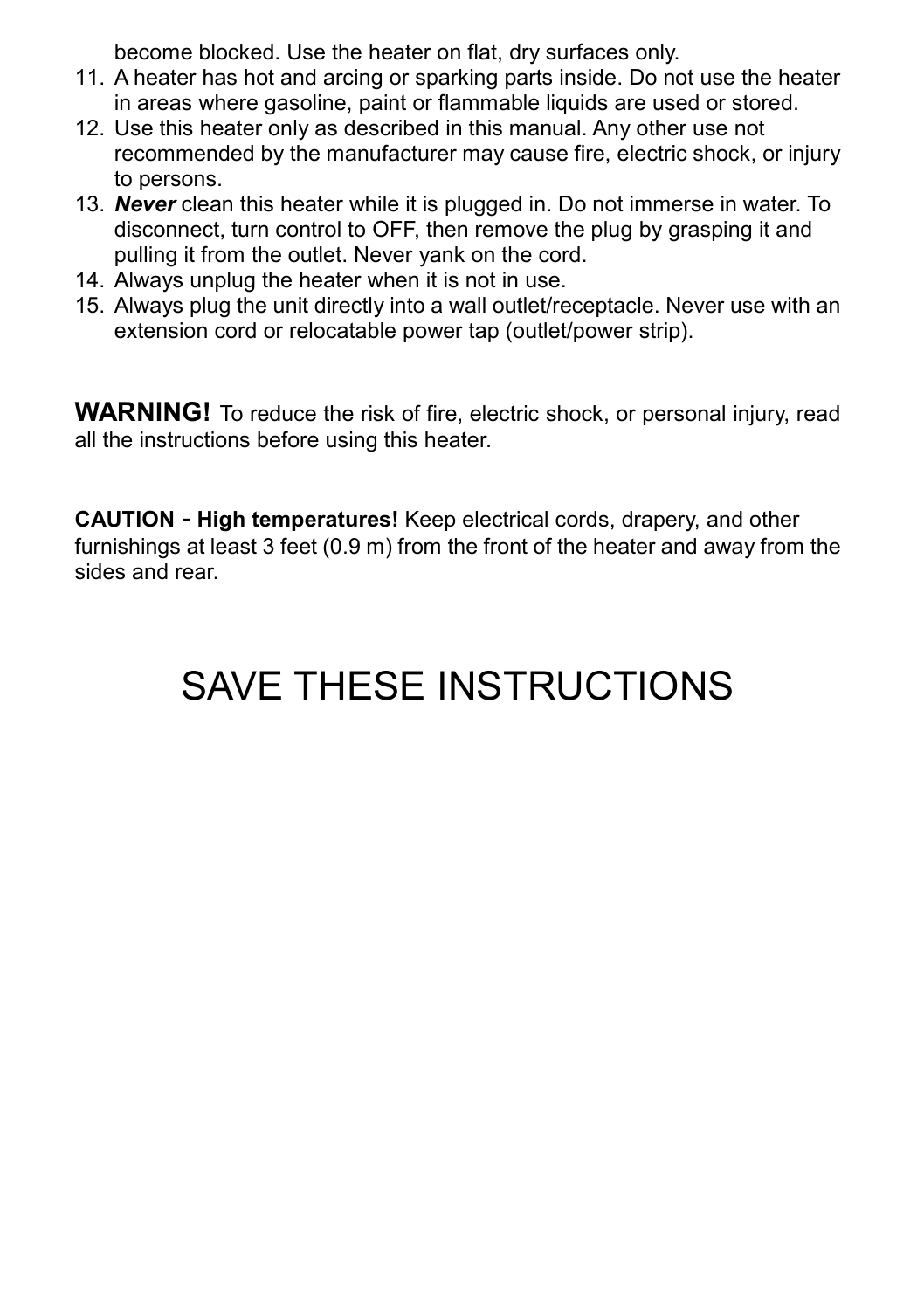### **SPECIFICATIONS**

#### **Fan Forced Heater**

Model: DR218-1500 Voltage: 120V Watts: 1500W Frequency: 60Hz

Thermostat Temperature Range: 32˚F~104˚F (0˚C~40˚C)

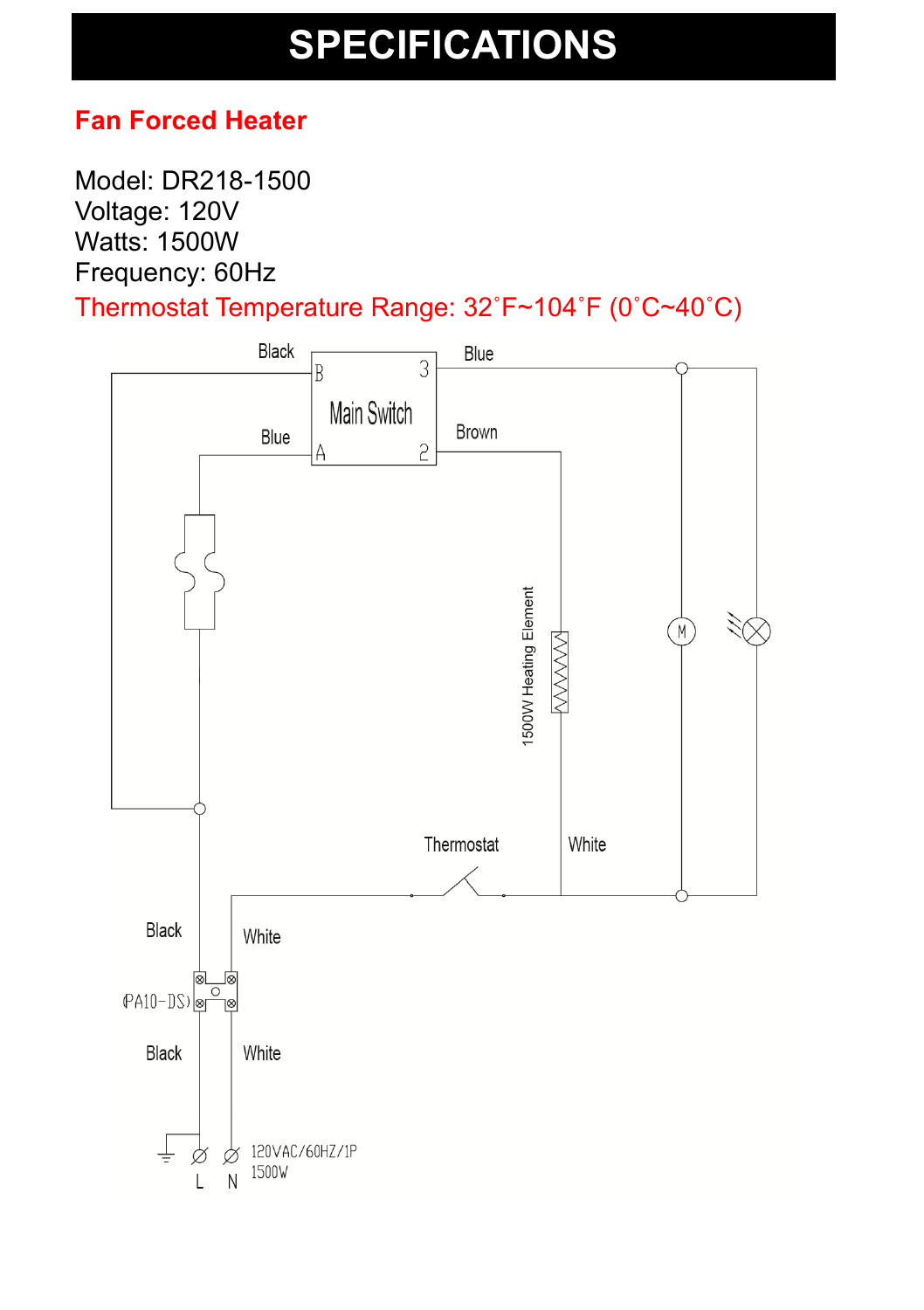#### Model: DR218-3000 Voltage: 240V Watts: 3000W Frequency: 60Hz Thermostat Temperature Range: 32˚F~104˚F (0˚C~40˚C)

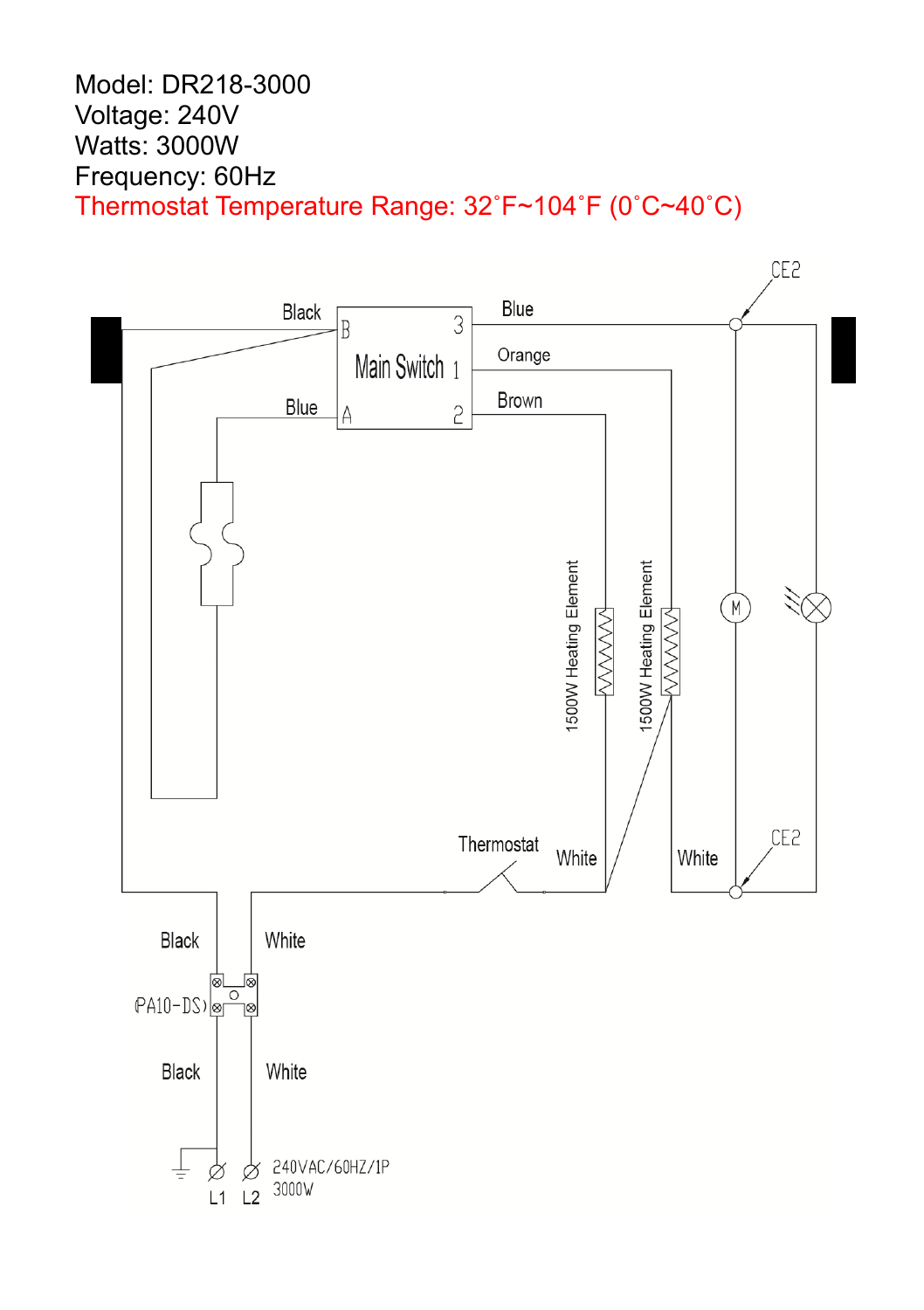

A. "Cool-Touch" cabinet Touch" cabinet

- B. Control panel panel
- C. Thermostat control<br>D. Power setting contr
- C. Thermostat control<br>D. Power setting control
- E. Power indicator



### **OPERATING INSTRUCTIONS**

DR218-1500: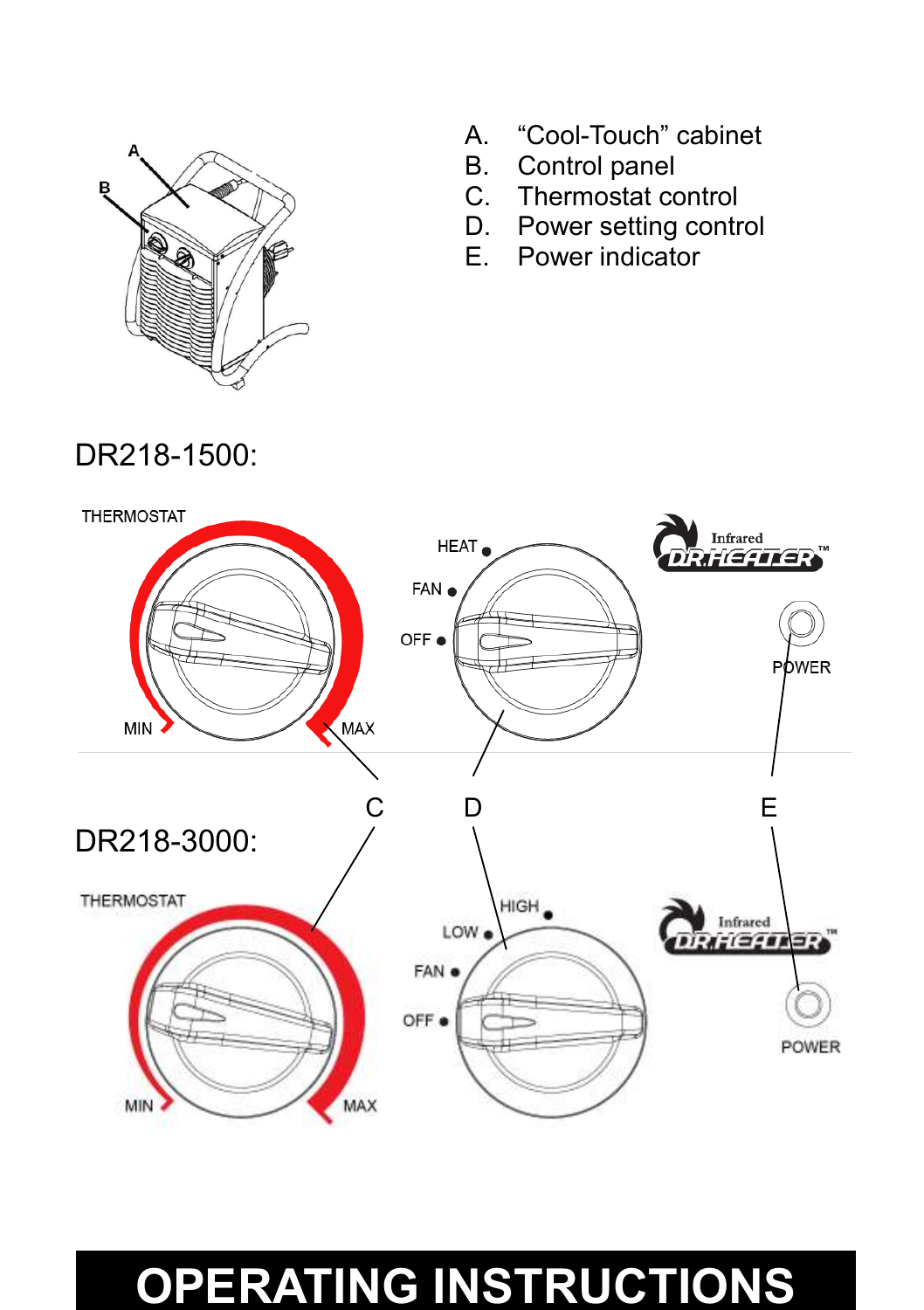- 1. Plug the power supply cord into a wall outlet.
- 2. Set the thermostat to MAX (full clockwise turn).
- 3. Turn On the unit by selecting HIGH / LOW or the FAN ONLY setting from the Power Settings Control Knob.
- 4. Select a thermostat setting. Ambient temperature is regulated by adjusting the thermostat to a desired position. To set, allow the unit to operate and warm up the room. When the desired temperature is reached, turn the control knob counterclockwise just until the heater turns off. This is your ideal setting. The heater will start automatically when the room temperature drops below this set point, and will turn off when the set point is reached.
- 5. To switch off the heater, turn the Setting Control Knob to the OFF position. Always unplug the heater when it is not in use.
- 6. This heater includes an overheat protection system that shuts off the unit when parts of the heater get excessively hot.

Note: There may be a trace of smoke or odor when the unit is first operated. Do not be alarmed: this indicates that a drop of oil fell on the interior coils during the manufacturing process. It will evaporate quickly and should not recur.

### **MAINTENANCE AND CLEANING**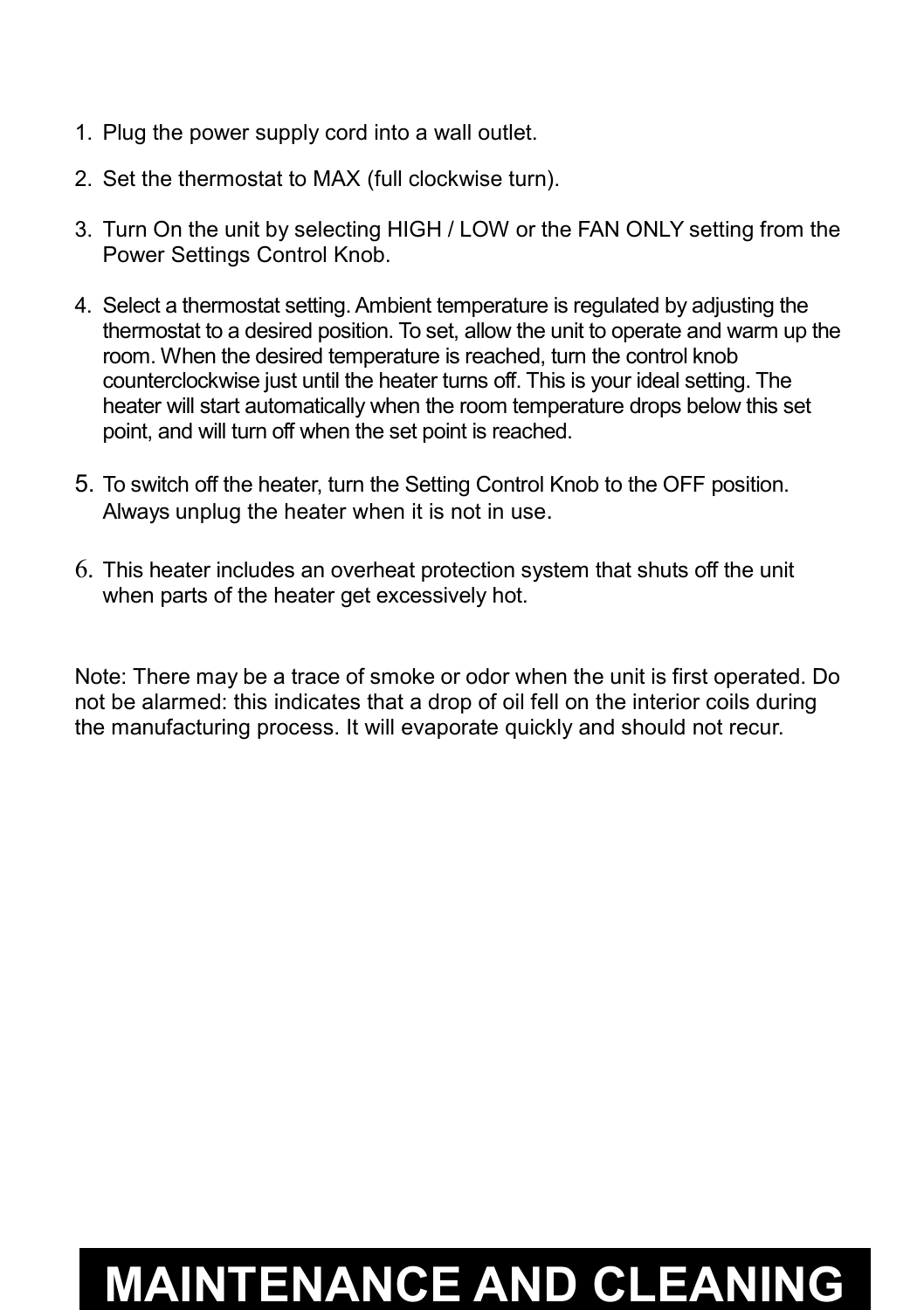Always turn OFF the heater and disconnect the cord from the electrical outlet **before** cleaning the unit.

Light accumulation of dust may be removed from the heater with a soft cloth or vacuum cleaner.

Wipe the exterior surfaces of the heater occasionally with a damp cloth (not dripping wet), using a solution of mild detergent and water. Dry the case thoroughly before operating the heater.

**CAUTION:** Do not allow water to run into the interior of the heater as this could cause a fire or create an electric shock hazard.

The fan motor is factory-lubricated for life and will require no further lubrication.

Store the heater in a clean, dry place when not in use.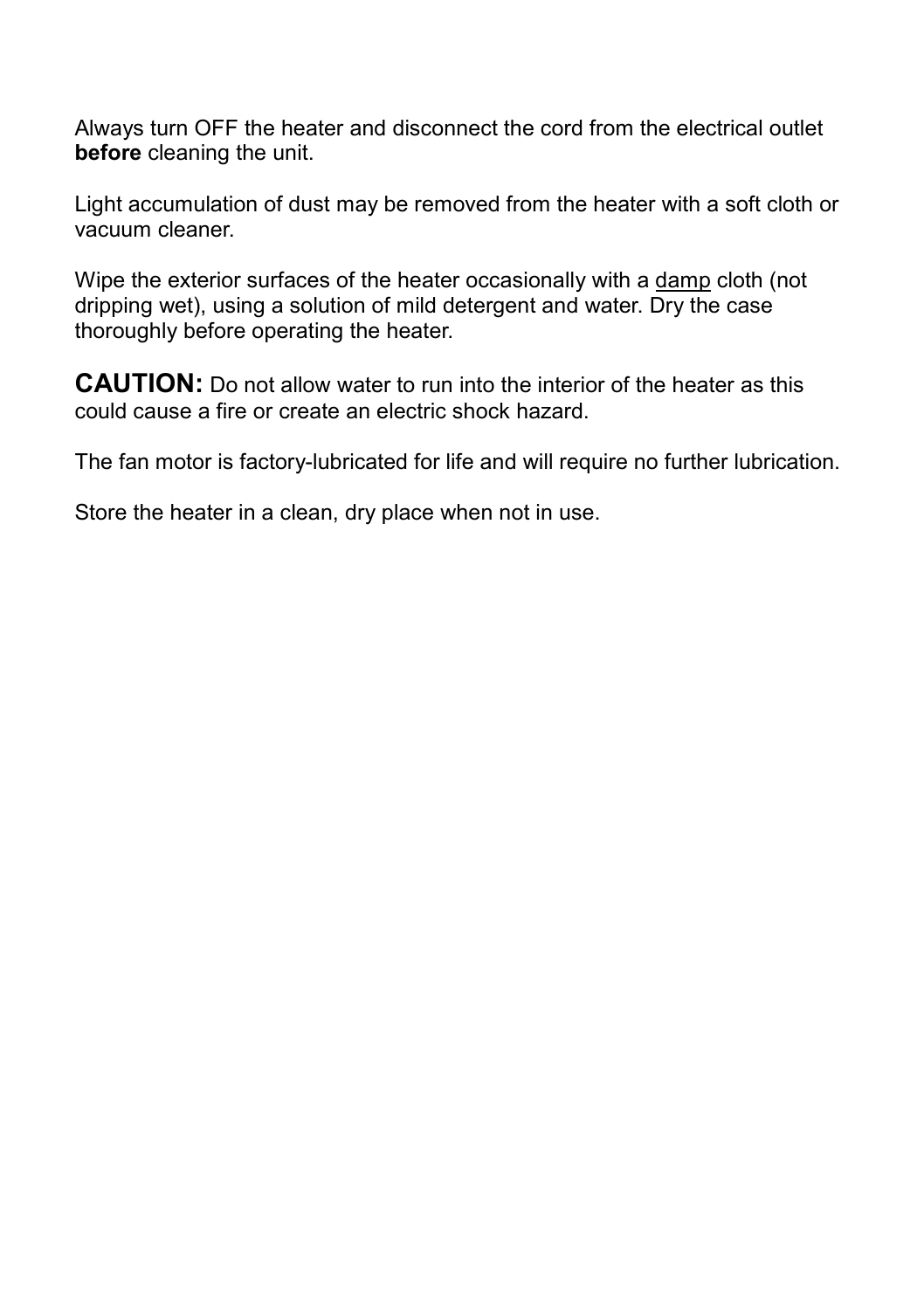## **GROUNDING INSTRUCTIONS**

#### **DR218-1500**

This heater is for use with 120 volts. The cord has a plug as shown in the figure below. An adapter as shown at (C) is available for connecting three-blade grounding-type plugs to two-slot receptacles. The green grounding lug extending from the adapter must be connected to a permanent ground such as a properly grounded outlet box. The adapter should not be used if a three-slot grounded receptacle is available.





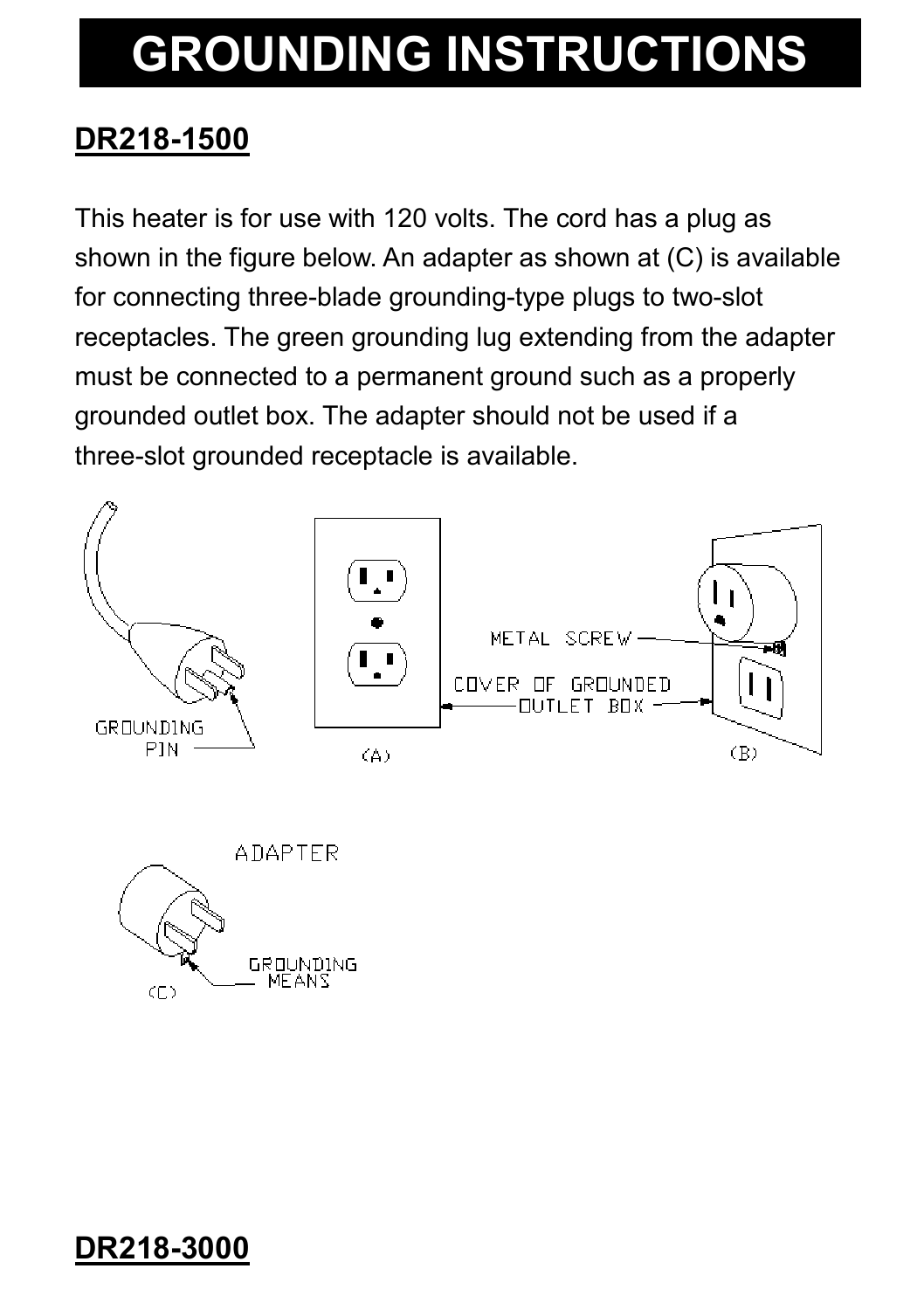This heater is for use with 240 volts. The cord has a plug as shown in the figure below. No adapter is available for this blade configuration, and none should be used. The outlet type 240-volt grounding outlet. When properly installed, it provides a ground connection through the cord to the heater to protect the operator from electric shock. ا 240 volts. The cord has a plug as<br>. No adapter is available for this bla<br>hould be used. The outlet type is a



Plug



### **TROUBLESHOOTING**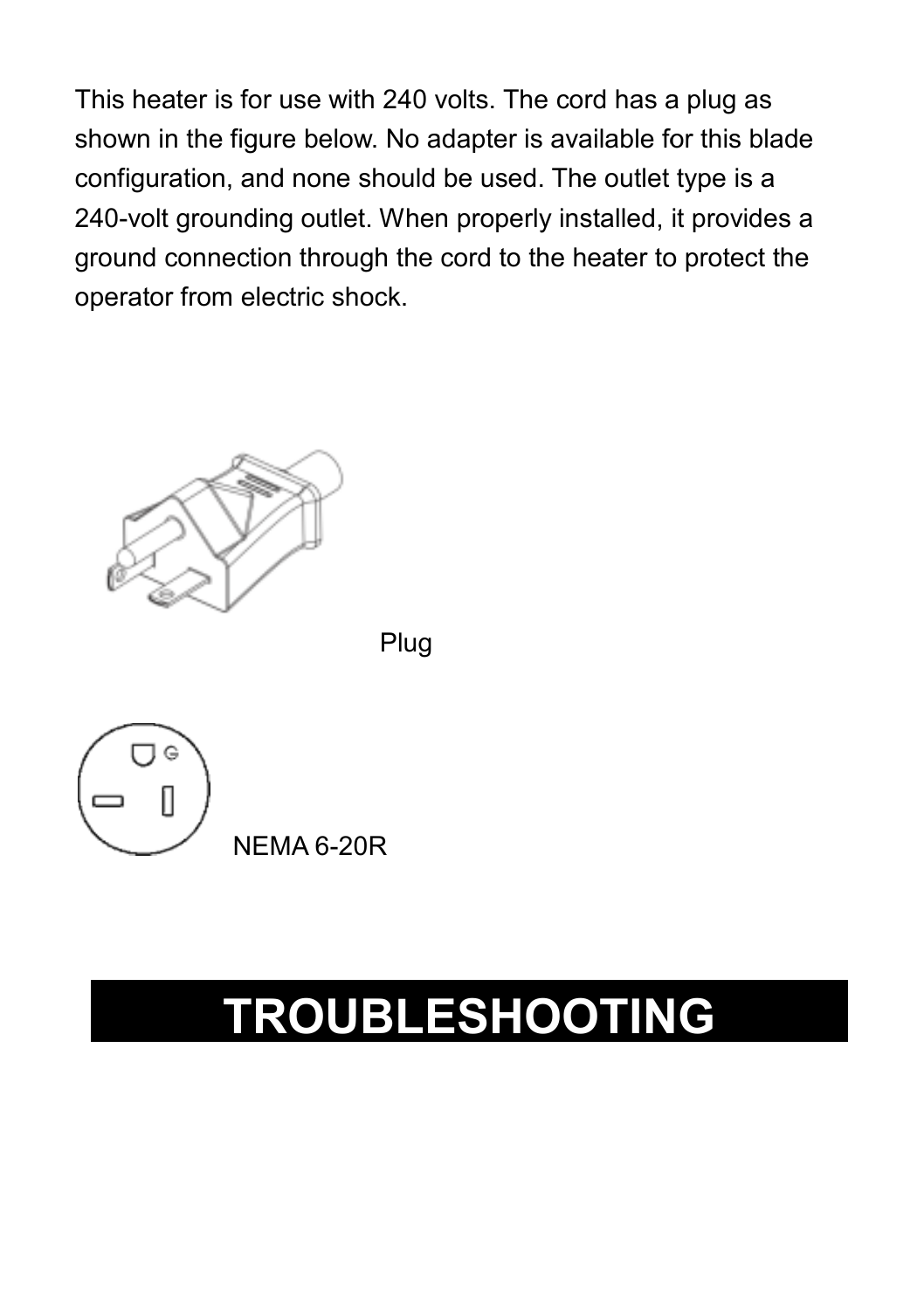**WARNING:** Any other servicing must be performed by an authorized service representative. **Do not attempt to service the unit yourself**.

| Problem                                | <b>Probable Cause</b>                                                                                                             | <b>Solution</b>                                                                                                                                                                               |
|----------------------------------------|-----------------------------------------------------------------------------------------------------------------------------------|-----------------------------------------------------------------------------------------------------------------------------------------------------------------------------------------------|
| Unit is not<br>heating                 | Overheat protection has<br>temporarily deactivated the heater.                                                                    | Turn the heater OFF.<br>Inspect for any objects on<br>or adjacent to the heater<br>that may cause high<br>temperatures. Wait until<br>heater has cooled before<br>turning the heater back on. |
|                                        | Room temperature has warmed to<br>thermostat setting.                                                                             | To increase the room<br>temperature, adjust the<br><b>Thermostat Control knob</b><br>to a higher setting.                                                                                     |
| Unit<br>produces a<br>burning<br>smell | Check and ensure there are no<br>combustible materials within<br>0.9 meters (3 feet) surrounding the<br>heater.                   | Remove any combustible<br>items from the vicinity of<br>the heater.                                                                                                                           |
|                                        | A drop of oil fell on the heating coil<br>during the manufacturing process.<br>It will evaporate quickly and<br>should not recur. | Ensure room where the<br>heater is located is<br>well-ventilated.                                                                                                                             |
|                                        | Ensure a minimum clearance of<br>36 inches (90 cm) from both the<br>sides and rear of the heater to the<br>adjacent wall(s).      | Reposition the heater so<br>there is enough space<br>between the heater and<br>the adjacent wall(s).                                                                                          |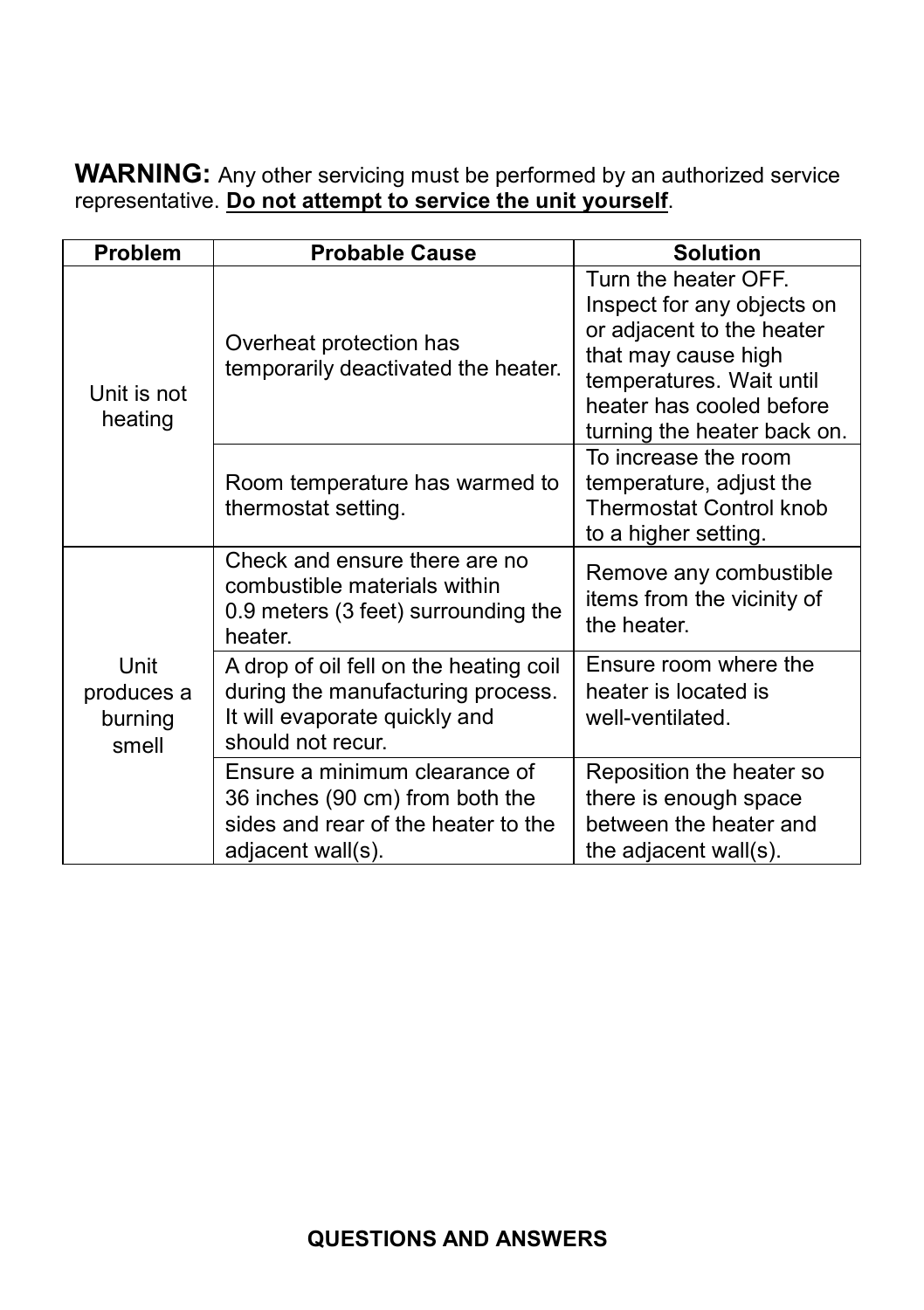#### **What if the heater's airflow seems to have diminished?**

Please ensure the rear intake is not blocked and that the filter is clean. Follow the filter maintenance procedure to clean the filter.

#### **Once the heater is turned on, how long will it take to heat my greenhouse?**

Generally speaking, it takes some time to heat a greenhouse. Remember that with any type of heating process, there are many variables such as the size of the greenhouse, how well the greenhouse is insulated, the outside temperature, etc.

#### **My greenhouse is not well insulated; will this heater help me?**

Yes, but it may take a little longer to heat the greenhouse. The outside temperature will also have an impact on heating time. Once the greenhouse has reached the desired temperature, it will cycle on and off accordingly.

#### **Can the heater be used in a bathroom?**

We do not recommend using this heater in a bathroom due to the very high moisture level in a bathroom and the possibly of water getting into the internal components of the heater.

#### **Can this greenhouse heater be used in a basement or garage?**

Yes, but this heater is not ideal for heating a basement or garage. For heating a space such as a basement or garage, we recommend either our model DR-988 240-Volt 5600-Watt Industrial Heater or our DR-966 240-Volt 6000-Watt Hardwired Wall / Ceiling Mounted Heater. Keep in mind that rooms with poor insulation will not retain heat as effectively. Bare concrete floors, which act as a heat sink with any type of heating, will absorb some of the heat.

#### **Can I use more than one heater at a time?**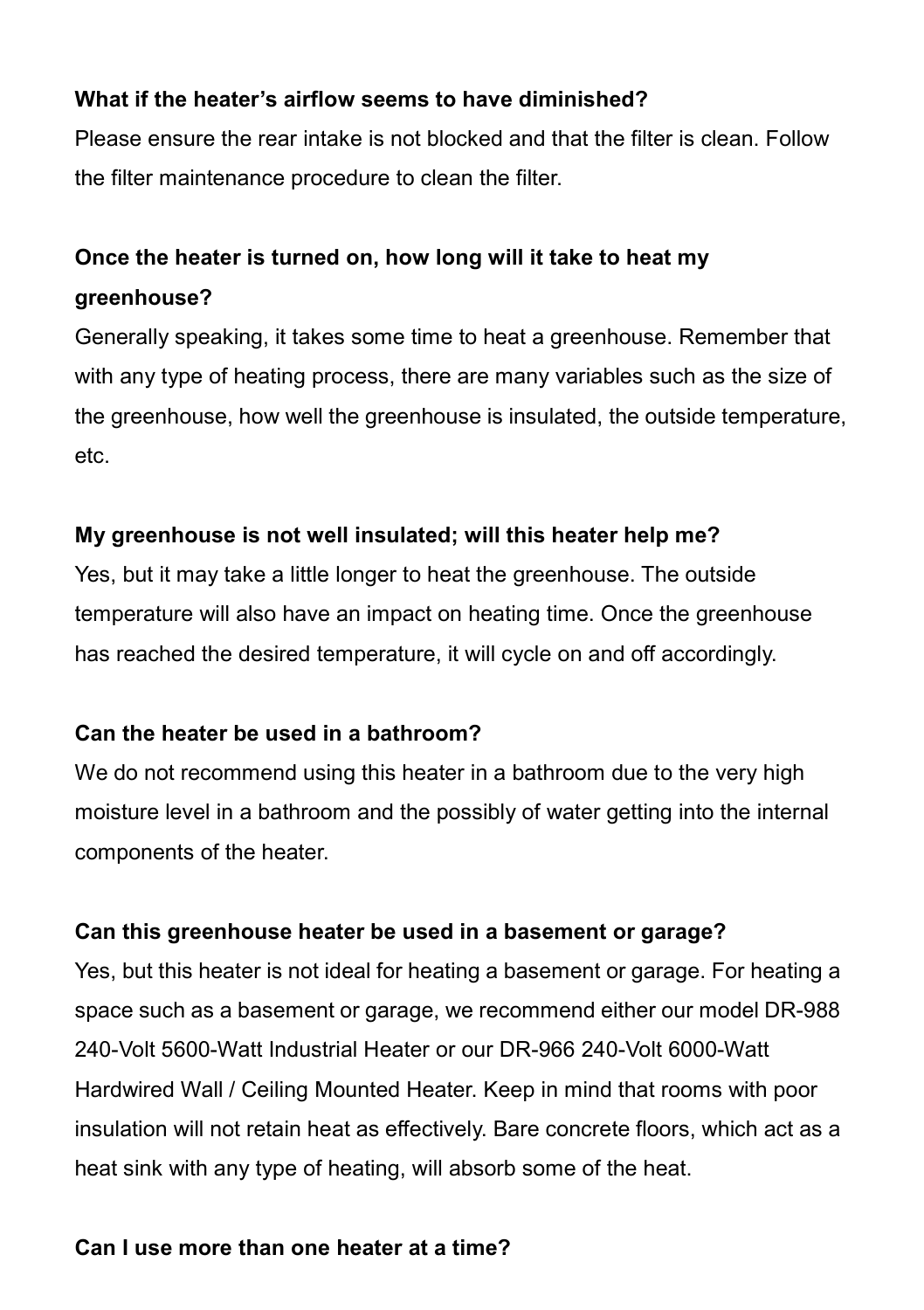Yes, but please make sure the heaters are not on the same circuit. Each heater and appliance should be on its own circuit.

#### **Can I use the heater and another appliance at the same time?**

Yes, as long as they are not on the same circuit. This heater should be considered a major appliance. You should not run more than one large appliance on a single circuit breaker. Your appliances, such as a freezer, refrigerator, microwave oven, washing machine, dryer, and other similar appliances should not share a circuit breaker.

#### **Can I move the heater around while it is operating?**

It is not recommended to move any portable heater while it is operating. We recommend moving the heater only when the fan has completely turned off.

#### **Can I use an extension cord, surge protector, or power strip with my heater?**

No. The DR. INFRARED HEATER MODEL DR218-1500 is designed to plug directly into a grounded 120V 15 amp or higher circuit receptacle; the MODEL DR218-3000 is designed to plug directly into a grounded 240V 15 amp or higher circuit receptacle. Never use with an extension cord or relocatable power tap (outlet/power strip).

#### **How many kilowatts per hour does the heater use?**

The DR. INFRARED HEATER MODEL DR218-1500 uses approximately 1.5 kilowatts per hour, and the MODEL DR218-3000 uses approximately 3 kilowatts per hour.

#### **What is the BTU Rating for the heater?**

The DR. INFRARED HEATER MODEL DR218-1500 is approximately 5200 BTUs; the MODEL DR218-3000 is approximately 10400 BTUs.